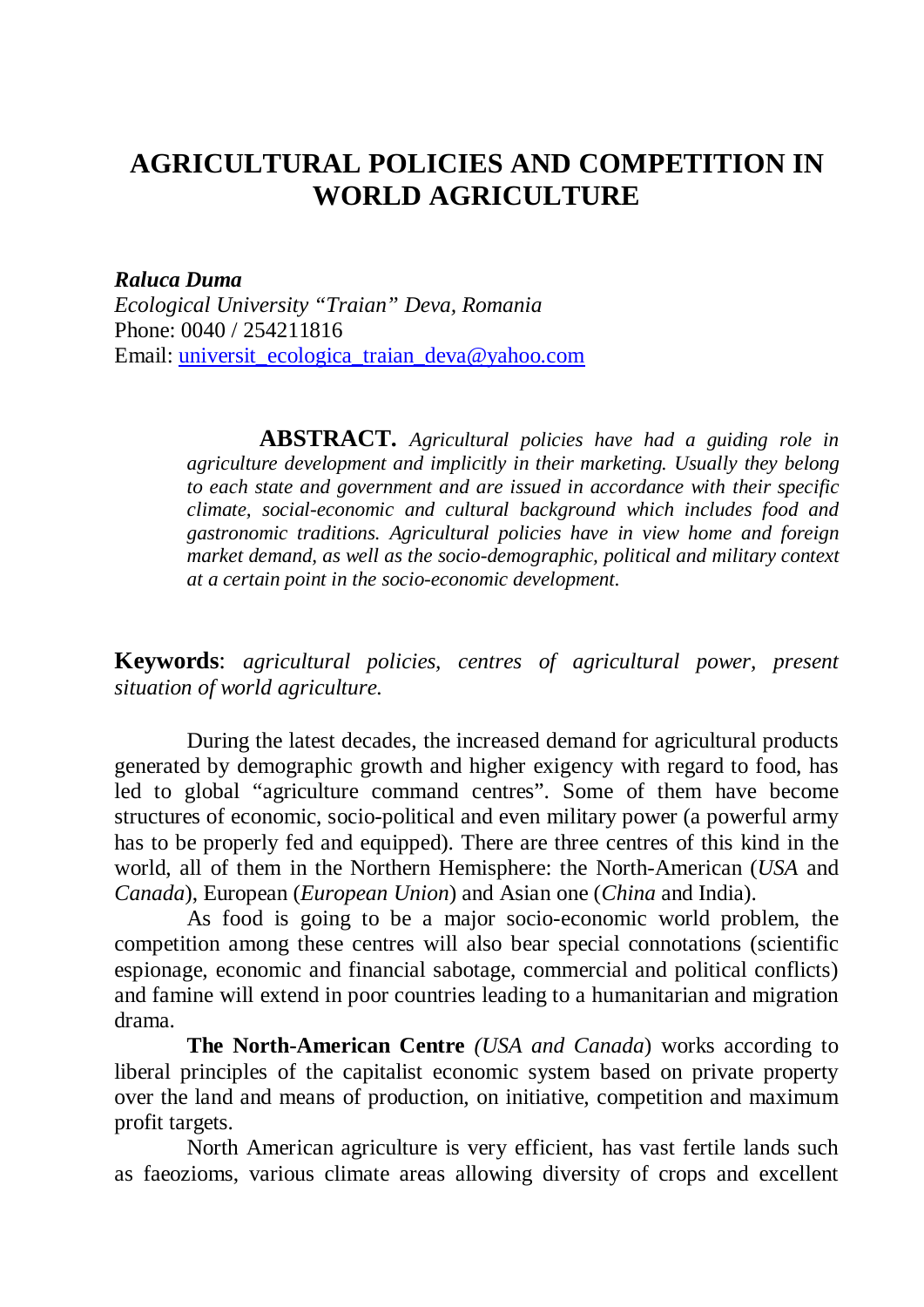equipment (the agricultural combine was invented in the *USA*) and relies on remarkable marketing spirit (see The Agriculture Stock Market for Meat and Cereals in *Chicago*).

*USA* produces 45% of corn and 55% of soy production, has the following percents in world sales: 50 corn, 78% soy, 26% wheat, 25% cotton, 15% citric fruit and rice. Agriculture represents in the *USA* over 10.4% from the export and in *Canada* over 12% (*Canada* exports 50% from the wheat production, mostly Manitoba wheat). Agricultural products import is remarkably low – 4% in *USA* and 6.5% in *Canada* (Warde 2005).

The use of fertilizers and pesticides and the growing of genetically modified plants have contributed to the increased production, together with the use of better and better tools and equipment (*Ford, John Deere, McCornick*).

The agricultural belts in the *USA* represent monocultures: the corn-belt – 1500km in *Ohio, Illinois, Iowa* and *Indiana*, together with the soy-belt (cornsoybelt) or with barley; the cotton-belt is associated with the tobacco-belt; the wheat-belt in the Mississippi Plane (grown in dry-forming system) is associated with the dairy-belt (cattle raising) in the north-east. *California* and *Florida* specialized in fruit and vegetables, strongly irrigated. Both the *USA* and *Canada* largely use genetically modified plants (corn, soy, rice, rape, barley, cotton) (Fouet, Baudrchon 2002).

Cattle raising became industrialized in the feed lots where cattle were fed soy, corn, and alfalfa and were given hormonal stimuli, which fast enhanced meat production. Scientific research, mainly genetics, had an important role in the 4-4.5% increase in productivity. In the North-American agriculture, on a surface twice the surface of *Europe*, only 2.6% of the active population (3.6 mil.people) work in agriculture. In *Canada* 3.4% (60 thousand people) work in agriculture; the average size of a North American farm is 190ha (Warde 2005).

American agriculture covers the needs of internal market up to the level of consumerism (see the 70% of obese people in USA) and has remarkable possibilities to export.

Internally, the transport is made by trucks and for the export are used cereals cargos and containers leaving from the ports *New Orleans, Baltimore, Seattle, Montreal* towards *Hamburg, Yokohama, Alexandria, Sankt Petersburg* etc.

The states in the *European Union* avoid North-American products obtained through genetically modified plants and meat obtained with growth hormones, therefore *USA* imposed higher taxes for the products imported from *EU*. *USA* also has the control in most Latin-American countries, as well as in some African and Asian ones.

**The European Centre** (*European Union*) has an efficient agriculture, with some exceptions, such as Romania. The EU has sufficient supplies for the internal markets and can also export meat, dairy, cereals, wine, vegetables, fruit,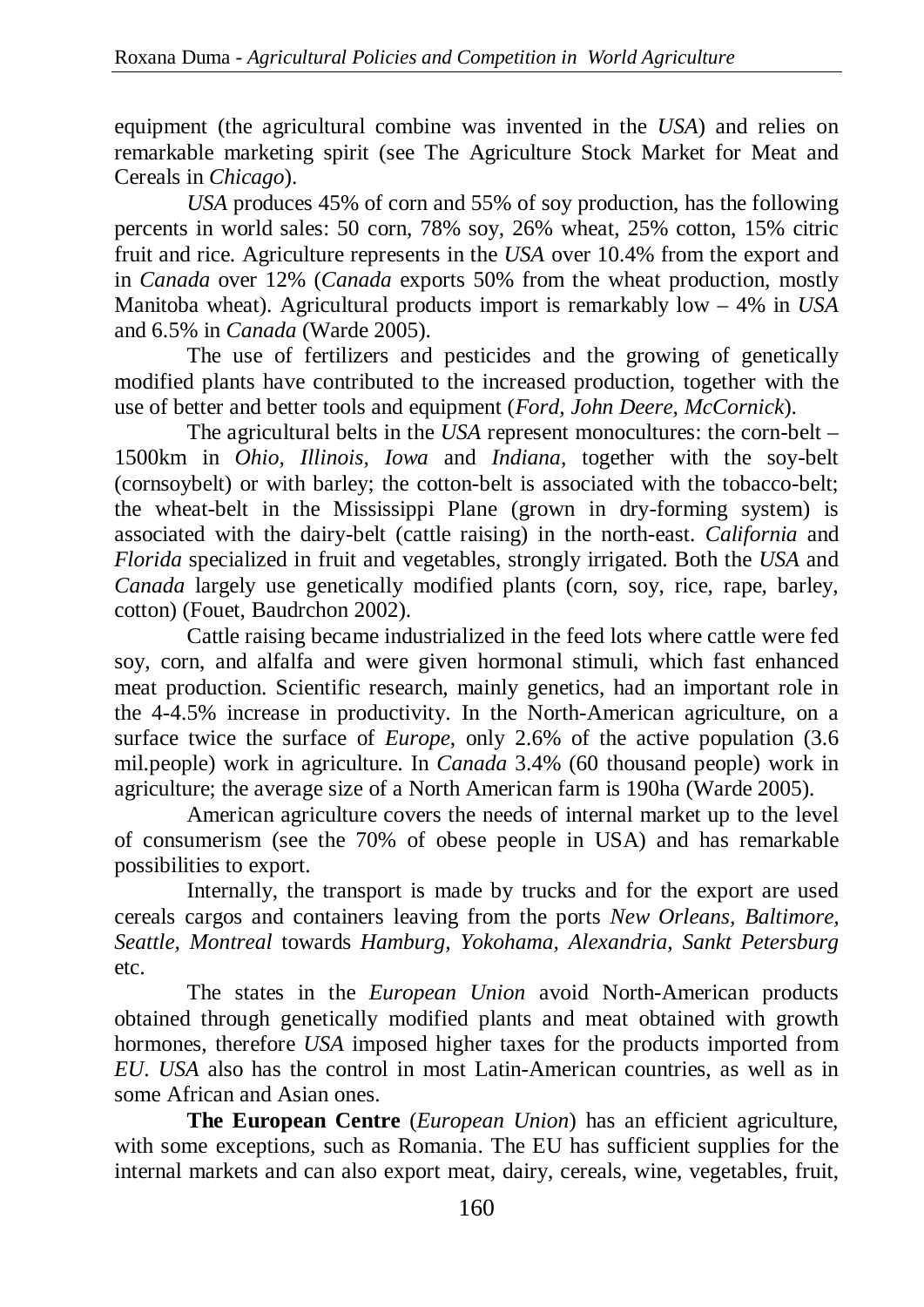citric fruit, olive oil etc. Due to the variety of the climate, the products are very diversified, from Mediterranean citric fruit to potato which is typical to temperate oceanic climate. *EU* states have top technology, excellent tools and equipment and highly specialized scientific research. Production has doubled during the last 50 years due to thorough selection of plants and animals and to the expanding of irrigations in the Mediterranean areas (Spain, Portugal, France, Italy and Greece) (Duma 2009).

The most various products are in *France* which also has the best pedoclimatic conditions. It is followed by *Germany, United Kingdom, Italy, Denmark* and *Holland*.

The *EU* countries are also specialized on different products; *France* has the cereals and vineyards, *Spain, Portugal* and *Greece* have the citrus fruit and the vineyards, *Ireland, UK, Germany* and *Holland* have the potatoes and wheat, *Germany, Holland* and *Denmark* have cattle and poultry.

There were 8 million agricultural workers in the *EU* before *Romania* and *Bulgaria* became members. The farms have at least 50 ha, or 40 cows. The small farms have been mostly incorporated by lager ones as a result of subsidizing policies. Large agricultural plots, over 50ha, are in *UK* – 85.5%, *Luxembourg* - 80.4%, *France*-76.7%, *Denmark* – 69.6%, *Spain* – 68.2%, *Germany* – 66% and *Portugal* -60.1%. In *Italy*, *Austria* and *Holland* the percentage is 34-37% and in *Greece* only 10.6% (Popescu 2005). In *Italy* there are mostly 5 ha farms. Only 4.6% of the Italian farms are larger than 20 ha and they cover 54.8% from the farming land. Most small farms are run by their owners and their families represent the working force, this compensating the small size of the farm (Socol 2006). *Italy* also has the largest ecologically treated surface of farm land in EU – 1.23 mil ha) representing 7.94% from all its farming land; only *Austria* surpasses it with 11.3% (Săgeată 2005). Crop rotation, poly-cultures and the moderate dimensions of the farms allowed European farmers a certain flexibility with regard to the market demand and reduced the loss due to pests and climate changes.

*EU*, through its agricultural policies, has kept its position as centre of world civilization, also due to its agricultural Mediterranean, Germanic and Atlantic traditions which ensure its cultural superiority. *EU* members have a common agricultural policy –PAC (*La Politique Agricole Commune*) which, according to Rome Treaty in 1957 (that founded the EEC), aims at increasing the efficiency of agriculture in order to offer a decent life standard to the farmers, stable prices and safe food at reasonable prices. PAC grants a commune unique market for agricultural products and fast modernization of farming. It relies on free circulation of agricultural products inside EU, tax free, on the unity of the market, encouraging of national products consume and financial solidity. The intervention expenses are financed from FEOGA (European Fund of Orientation and Guarantee in Agriculture) to which all member countries participate. EU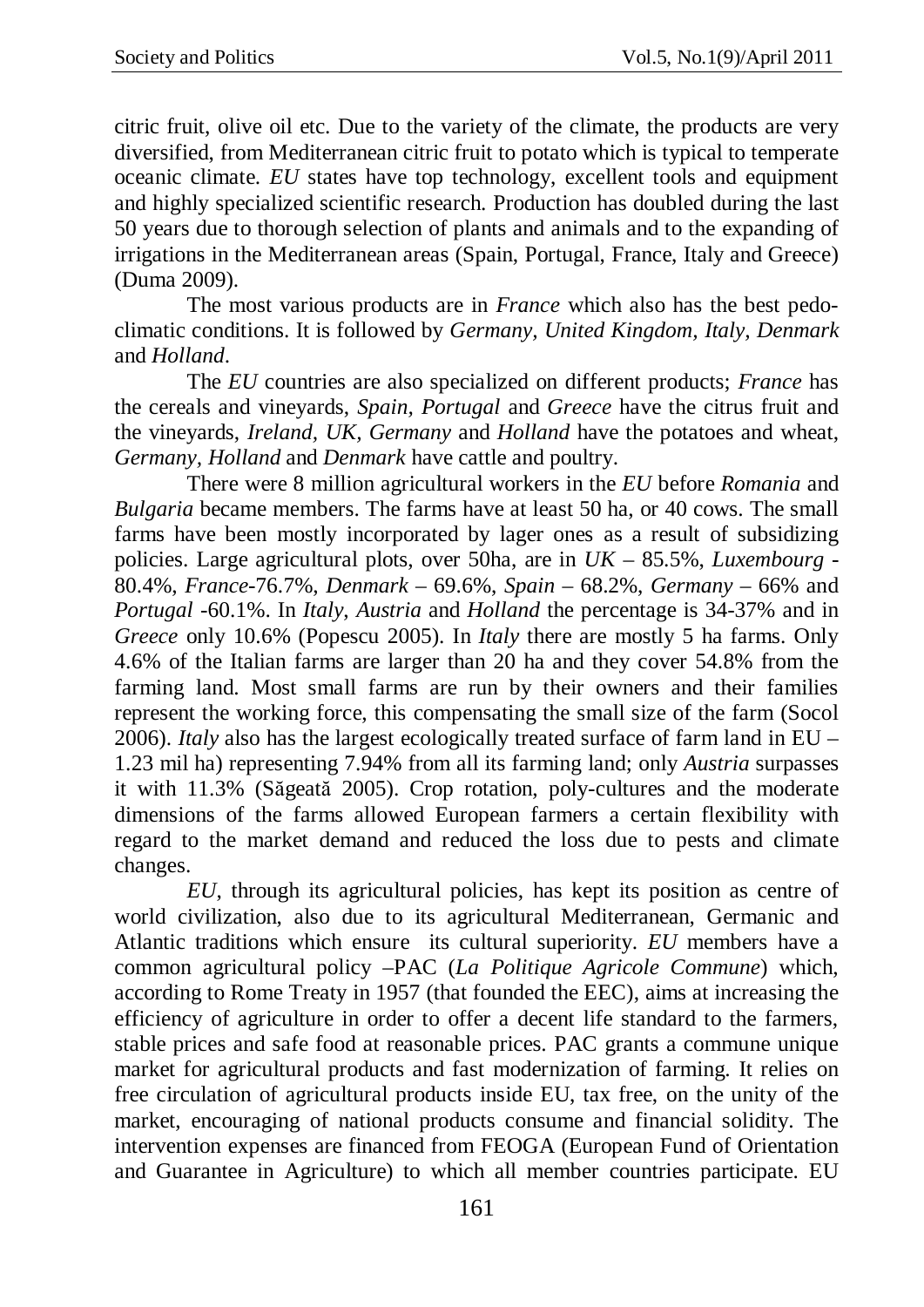agricultural policy relies on the demand and offer law which leads to balance between price and quality and the state intervention allows stable currencies and absorption of surplus products (Duma 2009).

From late sixties until 1998 agricultural production of EU increased annually with 1.8%, the efficiency/ha with 2% and the productivity with 4.7% (Report of the Agricultural Comission Bruxelles, 1998). The evolution of average production of wheat, barely and corn in EU between 1961-2001 is represented in Fig.1 and the perspective for the cereals market until 2011 is represented in Fig.2.



Fig.1 Evolution of average production of wheat, barley and corn in the EU, during 1961-2001, according to Alexandri and Sima 2005



Fig.2 Perspective on cereals market in the EU, according to Alexandri and Sima 2005

EU bans

growing genetically modified plants and the use of growth hormones in animal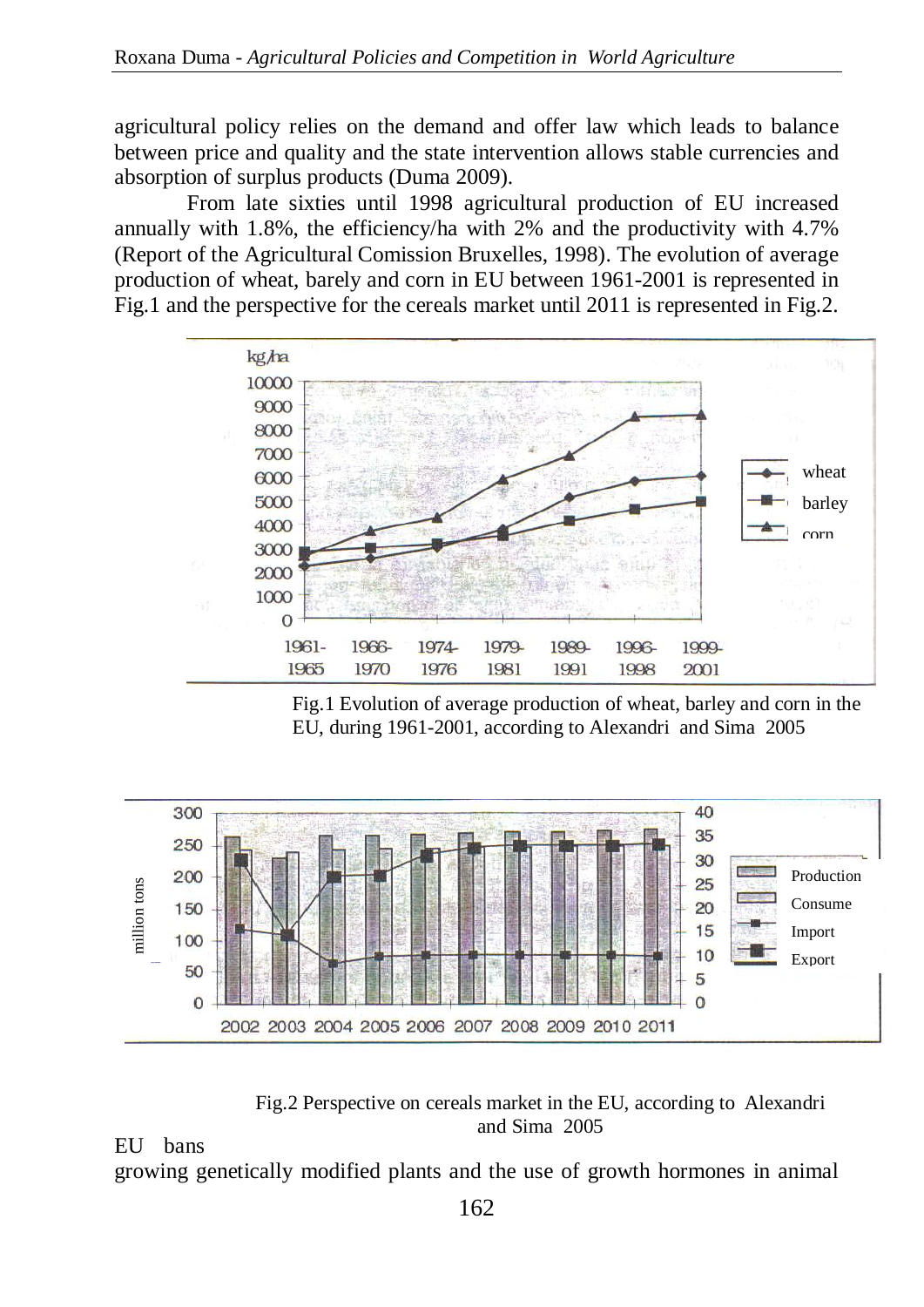breeding. The only countries where such plants (namely corn) have been used are *Romania, Bulgaria* and *Spain*. *Spain* has already started eliminating these plants.

*EU* also has stock markets for very valuable agricultural products; *London* for coffee, tea and cocoa and *Zurich* for cocoa.

Agricultural products are transported on motorways or railways and the export is made by sea, from *Marseille, Rotterdam, Hamburg* etc. In areas close to the *EU*, such as *Russian Federation* or *Near East*, motorways are used. Perishable goods and hothouse products are transported inside and outside *EU* in special planes.

In spite of its pedo-climatic potential, *Romania* has underdeveloped agriculture. The farms larger than 100ha represent 46.80% from the farming land. The smaller ones (below 1ha-5ha) represent 45.80% and they are divided in lots smaller than 1 ha; this is an obstacle for the use of advanced techniques and efficient equipment and consequently they are inadequately farmed or even abandoned (Popescu 2005). *Ireland, UK, France* and *Holland* had an average production of 7200-8300kg/ha, while *Romania* had 2500-2600kg/ha. *Austria, Italy, Greece* and *Spain* had an average corn production of 9000kg/ha and *Romania* had 2500-2600kg/ha. Many industrial plants, vegetables, protected vegetables are grown on smaller areas, leaving place for wheat and corn. Technology costs in cereals production increased along with the rest of the prices, while the sums offered to the farmers remained practically the same. Low profit led to bankruptcy, some oriented towards bioenergetical plants such as rape. Fruit tree growing regressed too. Many orchards have been abandoned, others are poorly kept, too old and no plantations were made, except for the small orchards around farmhouses. These are the reasons why *Romania* imports fruit (apples, pears, apricots etc.). There is a similar situation in viticulture and *Romania* imports grapes. In this field there have also been attempts at establishing the compatibility between Romanian and *EU* wines. Animal breeding has also diminished drastically because most large farms were closed and small farms breed animals mostly for their own needs. For this reason, *Romania* came to import carcass meat and exports small quantities of processed meat. And here we have the whole picture of the disaster in Romanian agriculture: with a pedo-climatic potential ranking it among the first 3-4 countries in EU, *Romania* imports agricultural products and food, as well as manufactured products (textiles, ready-made clothes, footwear etc.) which use agricultural products as raw materials. This happened because no coherent agricultural policy supports the reorganizing of agriculture, farmers' subsidizing, efficient irrigation systems, proper equipment. Part of the intervention funds can be obtained by accessing structural funds (including FEOGA) on account of development programmes. It is worth mentioning that, due to its position on the 45° parallel, the incidence angle between sunlight and land is optimum for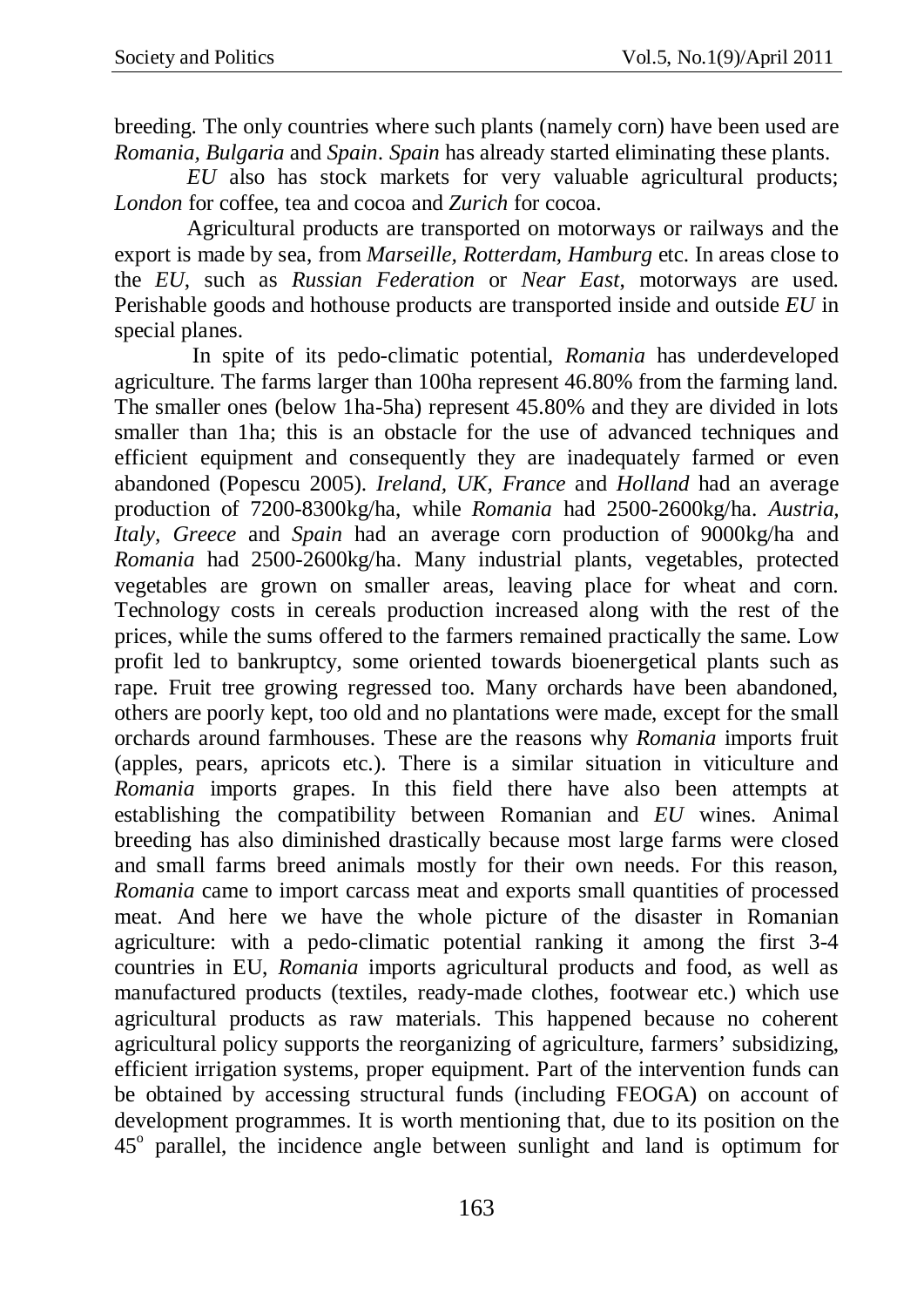biochemical and biosynthesis processes of plants, which confers exceptional aroma and taste to fruit and vegetables (Duma 2009).

 The *Russian Federation* and the *CSI* European countries have an extensive agriculture due to their large farming spaces. They cover most of their needs, but also import products from *USA* and *EU*. The *Russian Federation* is one of the most important wheat producers in the world (fourth place after *China, India* and *USA*); it ranks among the first with rye, potatoes (second place in the world after *China*), sunflower and corn. *Ukraine* ranks fourth in the world in potatoes growing and has remarkable productions of wheat, corn and sun flower.

In the Turkish speaking countries belonging to the *CSI*, from *Central Asia*, there is merely a 'sustenance' agriculture, because of the unfavorable conditions (arid zones) and mostly because of poorly developed technology.

**The Asian Centre** (*China* and *India*) has recently been founded as a consequence of the population boom.

 *China* has fertile soils in its large plains, impressive workforce which is also efficient and cheap. Lately there have been record productions in *China*, due to modernizing through technology and equipment import and at the same time due to a certain ideological 'relaxation' which encouraged the private initiative of Chinese farmers. Irrigations, fertilizers, pesticides, genetically modified plants and know-how- all these contributed to increased production (Gentelle 2004). China leads in wheat, rice, potatoes, fruit (apples, pears), tea, silk, pork and mutton production and ranks among the first in corn, soy, wool, poultry and sugar production. They transport the goods mainly by ship on the large rivers and canals and the export is made from the ports *Shanghai* and *Huanzghou* (Domenech 2001).

*India* has also become an important partner in regional and international agriculture. They obtained better efficiency by expanding the farming areas which replaced the former woods, by irrigating large surfaces (95 mil.ha in 2006), by using superior technologies, including growing genetically modified plants, the use of fertilizers and pesticides. *India* is the world leader in millet, barley, jute, bananas and sugar and ranks second in the production of rice, wheat, tobacco and milk; it also ranks among the first producers of corn, soy, cotton, potatoes, agrumens etc. Animal breeding, although important, has a smaller importance, it limits to dairy (second in the world) and wool processing, because of rigid religious traditions which may hinder the economic development (Assyang 2001).

Demographic growth has been significantly slowed down in *China*, but it continues to increase in *India* where it outweighs the progress in agriculture; besides, the water for irrigations becomes scarce in *Punjab*, where most of the wheat grows.

*Japan* has a completely distinct agriculture in comparison to the rest of the Asian countries. Only 12% of the land is used for farming, but it is extremely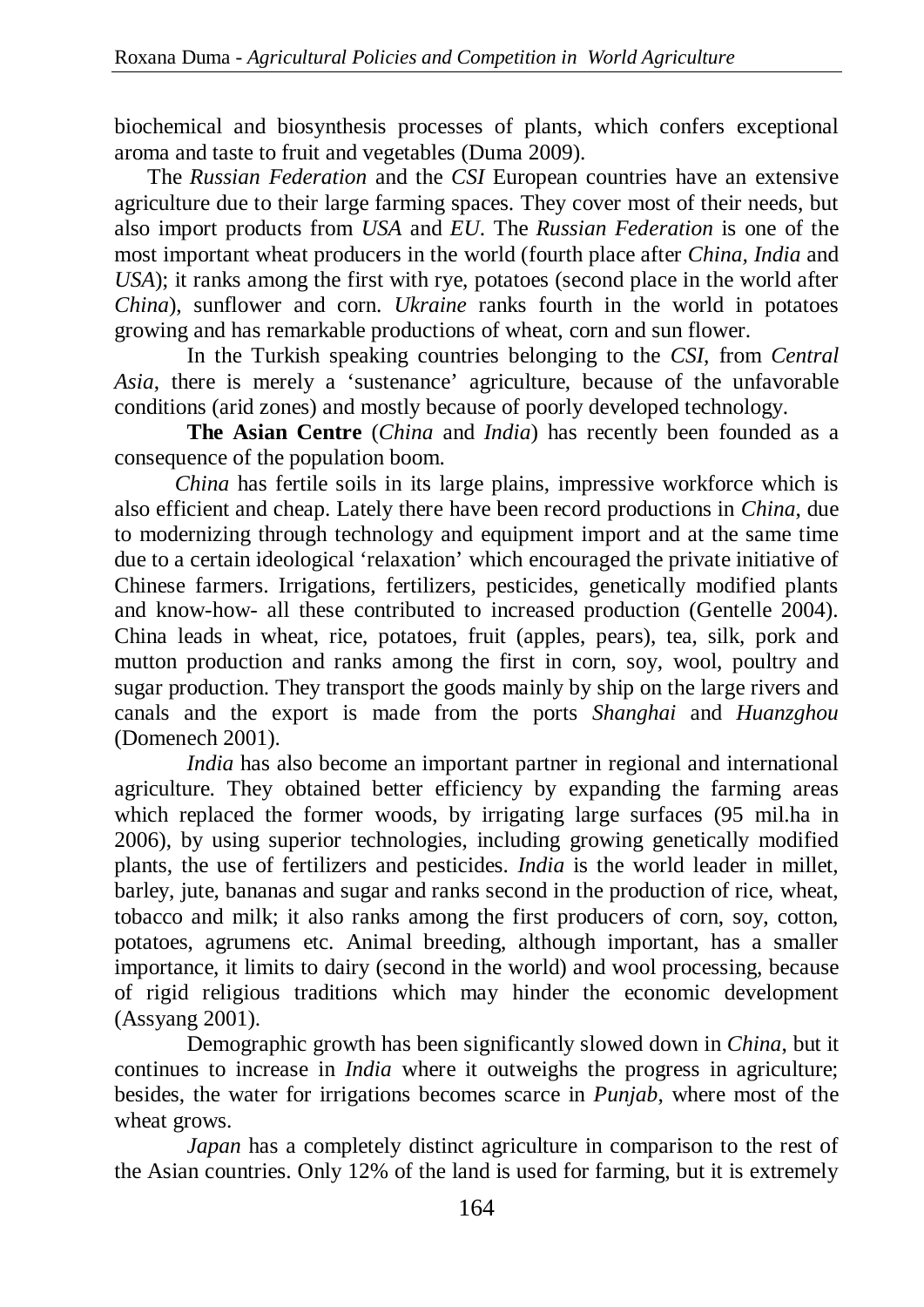efficient due to the small farmers and strong support from the government (72% from the costs are subsidized). Rice is the predominant plant and it grows both on the sea shore plains and on terraces. 38 transgenic plants are grown, but they are exported. There are 3.5 million farms in Japan where only 5% of the population works. In spite of the high technology, extremely modern equipment and advanced scientific research, Japanese agriculture produces only 60-65% from the agricultural products needed and the rest is imported from *USA, Australia* and *China*. The missing animal protein in the food industry is completed with fish provided by farms or sea fishing (Regine, Serra 2005).

The countries from *South-Eastern Asia* mostly grow expensive and rare products, mainly on plantations which are financed and managed by foreign companies. It is the case with natural rubber (first in the world- *Thailand, Indonesia* and *Malaysia*), coffee(*Indonesia* third in the world), cocoa, tea, bananas, peanuts, palm tree oil; for the home market they produce rice (Indonesia, third in the world) (Duma 2009).

In the Asian Islamic world, *Turkey* has made great progress in agriculture and has a powerful regional economy founded on Ottoman tradition combined with Kemal Ataturk's reforms. In fact, *Turkey* is the most European of the Islamic countries. The agriculture specialized in production and export of cotton, tobacco, vegetables (tomatoes), fruit (apples, pears, apricots), citrus fruit (oranges and lemons), grapes, wool for mohair etc. There are 28 mil. ha of farming land in *Turkey*, 21% are irrigated; there are 4 million farms and 99% of them cover less than 50 ha. Fertilizers and pesticides are largely used, as well as modern tools and equipment, imported mostly from *USA*. Agriculture represents 15% from the gross national product and the export of agricultural products (5.5 billion dollars worth) represents 10.5% from all exports from *Turkey* (Massicard 2005). The agricultural products, the history and tradition of this country, as well as the modern infrastructure and spectacular landscapes (long beaches, thermal waters etc.) enabled *Turkey* to strongly develop tourism. The Turkish agricultural model is perfectly adapted to the land, climate, history and traditions of the Turkish people. The fact that *Turkey* produces enough consumer goods for its population and that it is also able to export constitutes a great accomplishment, consistent with its ambitions of ex- world power (Bozarlslan 2004).

The countries close to Turkey, including the Arab ones, have only 'sustenance' agriculture because of the severe pedo-climatic conditions (aridity). One of them, Afghanistan, specialized in dangerous cultures such as poppy, producing 90% from the opium in the world.

In the *Southern Hemisphere* there are no real agriculture centres, apart from Australia, one of the most important producers of wheat and cotton in the world and second in sheep breeding (after *China*). Due to its large surface of farming land, extensive growing of wheat is practiced. Intensive farming and irrigations are present only on the plains *Murray* and *Darling*. *New Zealand*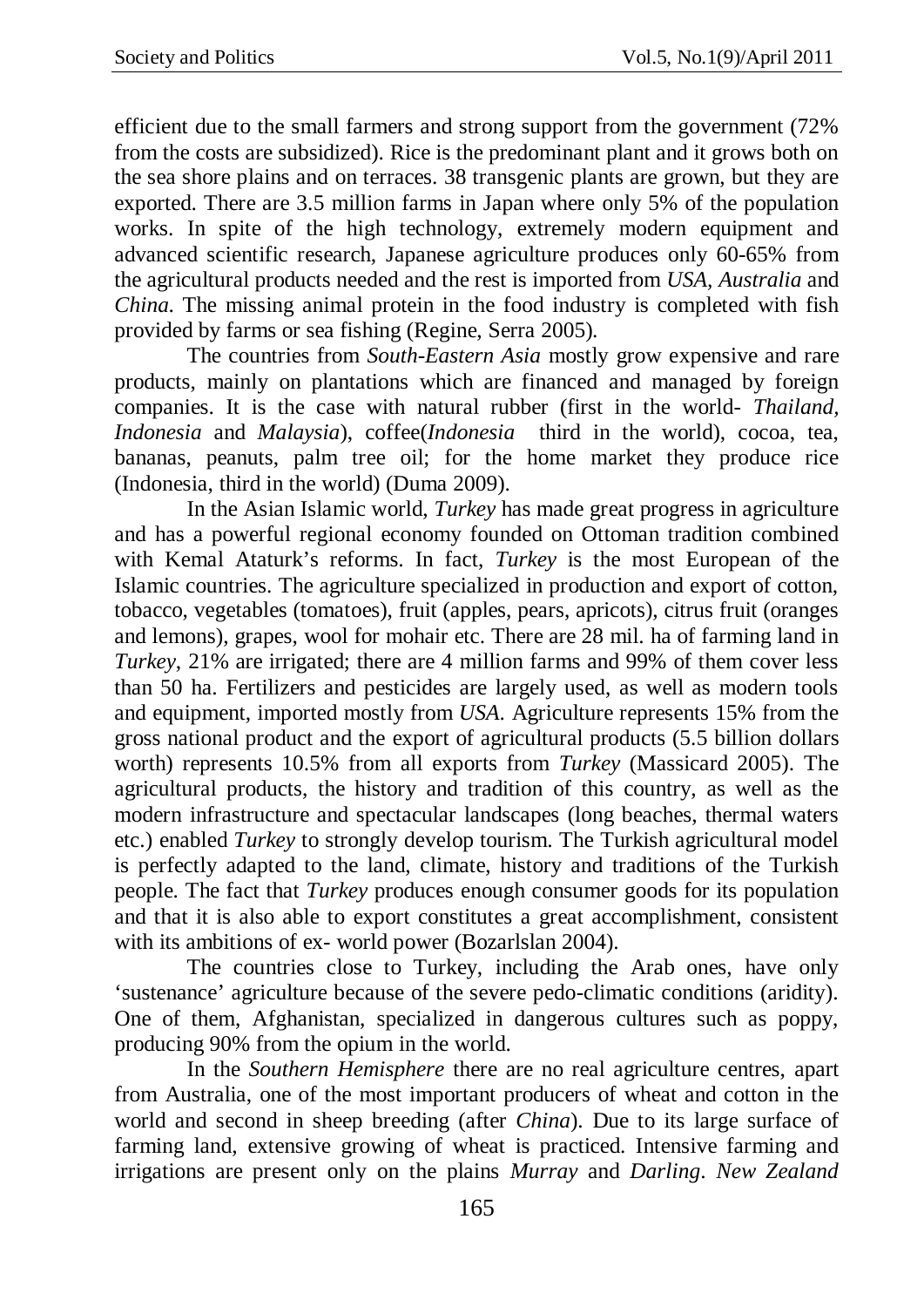specializes in cattle and sheep breeding, as well as meat and dairy products (Duma 2009).

Both *Australia* and *New Zealand* produce enough for the internal market and also export wheat, mutton, beef, dairy etc.

Agriculture is very scarce in *Africa*, except for *South Africa*, where modern tools and equipment are used. Here they grow wheat, corn, sunflower and raise animals (sheep and cattle). The rest of the African countries grow millet and rice (*Nigeria*, *Sudan*), but mostly palms for oil, peanuts, coffee, cocoa, tea, dates, pineapple, bananas etc). Most African countries have sustenance agriculture and the expensive products, such as bananas, rubber, cocoa and coffee are managed by North-American companies like *United Fruits* and *Firestone* (Duma 2009).

Agriculture in *Latin America* is characterized by contrasts – large productions for the North-American companies (*United Brands*, *Costel* and *Coove* and *Delmonte*) and small productions on the natives' farms.

In *Brazil*, farming developed as a consequence of massive deforestations, which led to serious national and global problems, such as global warming. Here agriculture evolved according to an exogenous consume model (North-American) which generated an extrovert development, subordinated to important financing companies. The culture for home consume, such as manioc, is limited, while the large productions supported by scientific research – soy, rice, cotton tobacco, coffee, cocoa, agrumens and sugar cane- are largely exported. In the "cerrados", wheat is intensively cultivated; its large productions are supported by North-American capital as well. Genetically modified plants – soy, rice and corn – have also appeared in *Brazil* lately. The peasants who lost their farming land are a cheap and numerous (20 mil. workers) work force, while the small farmers fight to survive, trying to access the trade circuits. Although the second soy exporter in the world and one of the most important rice producers, *Brazil*'s inhabitants, especially those living in the North-East – such as the *Pernambuco* area- are menaced by starvation (Droulers 2001). *Brazil* is the second in cattle raising in the world (after India); they mostly raise the zebu breed, but production, even in the fazendas, is low.

In *Latin America*, *Argentina* and *Mexico* also have important agricultural productions, but again, with dominant North-American capital. *Argentina* produces genetically modified corn and soy, sunflower, fruit (apples, pears), agrumens and grapes and they raise cattle using growth hormones added to their food. In Mexico corn millet and rice, agrumens and bananas are the dominant products. Most of them, especially the valuable ones (meat, bananas, agrumens, fruit grapes etc) are exported. In fact the countries in *Latin America*, mainly *Brazil* and *Argentina* and lately *Mexico,* are only a 'prolongation' of the North-American agricultural power (Duma 2009).